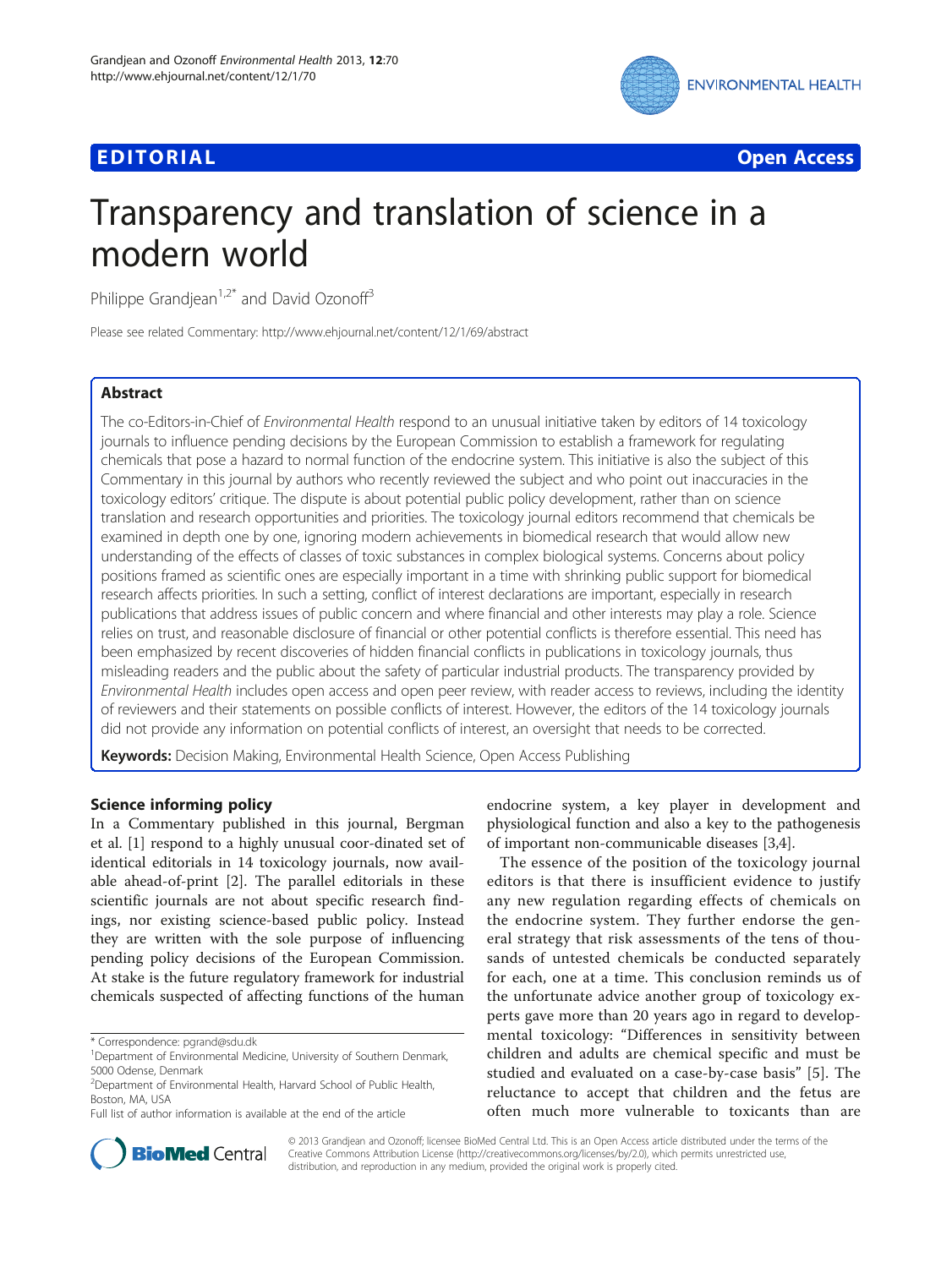adults, regulation of industrial chemicals, such as lead and mercury, was delayed by many years, if not decades, thereby causing harm to untold numbers of children [[6](#page-3-0)]. We are concerned that such advocacy of particular solutions belongs within the policy-development realm, not within toxicology or the science-based translation of toxicology, notwithstanding the fact that the editorial is written by editors of science journals.

Dietrich et al. assert (without supporting citation) that the proposed legal framework deliberately ignores or is ignorant of time-tested principles of the science of toxicology that have been universally accepted for centuries [\[2\]](#page-3-0). They offer as their model the early  $20<sup>th</sup>$  century whole organism assay (either human or laboratory animal) that was the mainstay of a much older generation of toxicologists. This view was prevalent before the discovery and deciphering of the genetic code and before the first hormone protien was sequenced (1953) or radioimmunoassay (1960) ushered in a new era in endocrinology. At about the same time, compartment analysis and mathematical modeling of systems with feedback loops became possible, but the more complicated biological systems remained relatively intractable until methods for qualitative analysis of systems of coupled nonlinear differential equations and chaotic systems became prevalent starting in the 1980s. Recently these analytical methods have been linked with modern genomics, epigenetics, and microanalysis of biological compounds, thereby revealing a New World of effects and consequences unforeseen by classical toxicology.

Modern endocrinology has therefore seen a paradigm change prompted by modern methods of science. However, the view of the editors of the journals represented by Dietrich et al. [\[2\]](#page-3-0) appears to be stuck in the last century, before recent scientific achievements. The authors seem to have missed the great advantages of computational chemistry, gene expression and receptor binding assays, knockout animal models, and many other accomplishments that now inform modern endocrinology. Dietrich et al. still promote a focus on individual substances to generate solid understanding of each of their properties in isolation only on whole organisms, rather than utilizing our new understanding of the effects of toxic substances in complex biological systems.

Thus, the methods and teachings that underlie the editorial by Dietrich et al. [[2\]](#page-3-0), while not cited, are implicitly the methods and teaching of a previous generation of toxicologists. They also bear no relation to modern endocrinology, which may not be published in toxicology journals but in other specialty journals. As the Commentary by Bergman et al. [\[1](#page-3-0)] points out, to make matters worse, in our view the journal editors also misstate the scientific positions of the European Commission, WHO and numerous other international bodies that have considered this matter.

But the editorial by Dietrich et al. [[2](#page-3-0)] is not really about science, whether contemporary or old fashioned. It is explicitly about public policy. It can conflate the two only by claiming the science as settled, a product of centuries of accepted methods and established teaching, although it gives no evidence to substantiate this sweeping and inaccurate claim. While the science that comprises the context of the pending Commission decisions is modern, the public policy question is not: it is the problem of taking important decisions in the face of varying levels of uncertainty [[7](#page-3-0)]. Unlike Dietrich et al., we acknowledge that this uncertainty exists. It is the responsibility of policy makers, not scientists, to shape the policy in a way that the net benefit is positive and maximized, taking account of societal values and norms. Such decisions have potential economic and societal consequences. Often industry and society adapt and the disadvantages are minor, perhaps even promoting innovation to the benefit of industry, as suggested in a recent commentary on climate change [[8\]](#page-3-0). Dietrich et al. [[2\]](#page-3-0) assume that the consequences are "profound," but give no evidence to support their black-and-white view.

Apart from these differences in perspectives, there are some important links to science policy that should not be left uncommented upon. The demand that chemicals be considered one at a time comes in a context where public funding for research is contracting. In the EU, the plans for Horizon 2020 suggest that the funding for biomedical research will fall while it becomes even more focused, and the US biomedical research budget is shrinking for the first time in its history. Private corporations are at the same time voicing concerns about the burden of having to test their chemical products. In this context, the arduous and time-consuming task of chemical-by-chemical evaluation by classical standards of toxicology is not just a delay in providing vital information about the safety of our environment but, practically speaking, a denial of such testing as a matter of policy. The view of Dietrich et al. [\[2](#page-3-0)] is therefore, not a prescription for better information but a prescription for dramatically less information relative to the enormous task at hand.

Whatever the course of action, there will be trade-offs. Policy decisions are not just about a simple balancing of risks and benefits. Usually the risks fall disproportionately on those who do not accrue the most benefits. In such a setting, conflicting goals are to be expected and it is in just such a setting that transparency about conflicts of interest becomes paramount. Editors of science journals should be beyond such conflicts, and their decisions on their colleagues' manuscripts should be neutral and impartial. We realize that this is not necessarily always the case [[9\]](#page-3-0), but any deviation from the ideal should at least be transparent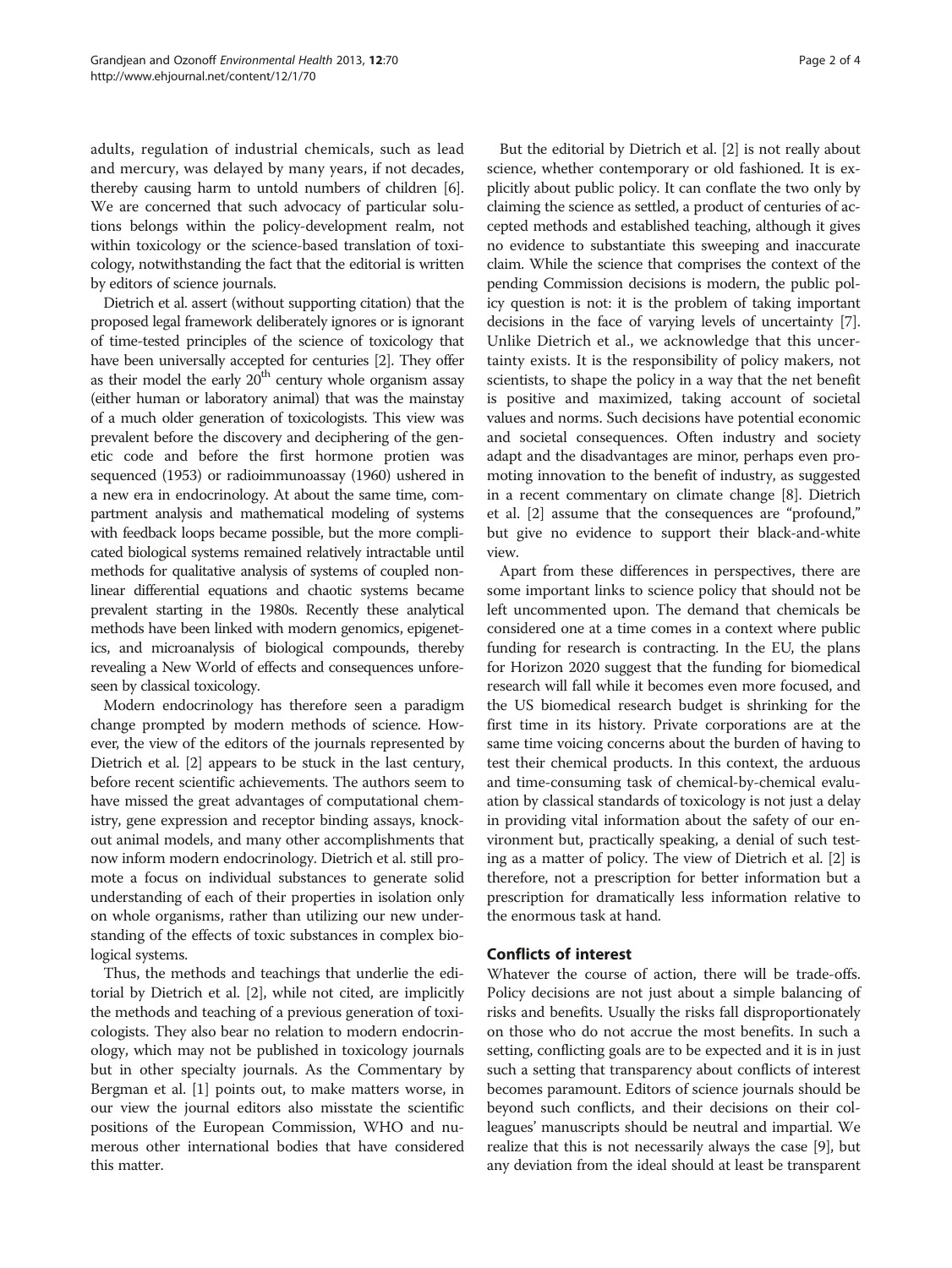and obvious to the reader. Major scientific journals follow international recommendations on conflict of interest declarations in regard to authors, reviewers, and editors [[10](#page-3-0)]. At least this is what the journal websites say. But precisely because conflicts mean that there could be an interest in keeping them secret, we don't know how often conflicts of interest are hidden in violation of the formal journal policies.

In July of this year, a court case revealed that the four independent laboratories who contributed to a peer-reviewed article in one of the toxicology journals may not have been as independent as the publication suggested [\[11\]](#page-3-0). The paper aimed at documenting the lack of endocrine disrupting properties of a plastic material. The authors declared no conflict of interest and there was no Acknowledgement section in the article. When the scientific methods and interpretation were challenged by a competing company it was revealed that the producer of the chemical in question had designed the study, paid the first author to generate the manuscript and covered all expenses by the participating laboratories. This information was withheld from the reader. In our view, this is a serious breach of trust between authors, editors, and readers. Readers of science publications and books should know who initiated the science, who paid for it, and who wrote the manuscript. It may be that this information is of no consequence, but accepted practice dictates that it be disclosed, while hiding it suggests that there could be something unsavory going on.

Unfortunately, since the information is withheld it is especially difficult to find out how often this occurs. Some insight into hidden conflicts of interest stems from documents obtained at trials, particularly those involving tobacco companies or drug companies [\[12\]](#page-3-0). In some recent articles on asbestos, authors erroneously indicated that their research was supported by a "grant" from a particular company, suggesting that the researchers had independence to explore the research questions [\[13\]](#page-3-0). In reality, several publications were funded by hourly honoraria for consulting services, and manuscripts were drafted by company employees before co-authors were approached. An appellate court opinion in June of 2013 referred to this practice as potentially being criminally fraudulent [\[14](#page-3-0)]. A total of eleven articles with misleading statements on conflicts of interest appeared in four different journals that scientists in the field would consider reputable sources. One toxicology journal that published four of the articles released "Corrigenda" [\[15\]](#page-3-0) and clarified that one author was employed by a company with direct interest in the results and that "other authors are consulting experts retained by or on behalf of [the company] to conduct the research and prepare the articles." This carefully worded text still leaves the readers in the dark about who did what and how the company interests affected the research. Perhaps the reviewers and editors were also misled. None of the articles has been retracted.

The portfolio of the publisher of the journal in question also includes another toxicology journal where one of us (PG) served for many years on the editorial board. Last year, the journal published several articles timed to coincide with regulatory initiatives regarding endocrine disruptors and other human health hazards with a clear bias toward industry interests, thus provoking a discussion on conflicts of interest. The publisher offered to conduct a thorough review of all manuscript authors and reviewers to determine whether a bias was present. However, the publisher failed to act on the promise, resulting in an end to a long-term collaboration.

In general terms, a conflict of interest exists when an author "has financial or personal relationships that inappropriately influence (bias) his or her actions". Although remedies exist to close a widespread credibility gap with industry-sponsored research, they are meaningful only in connection with transparency. The problem of hidden agendas has magnified as the power of science to legitimate regulation of pollutants has become more obvious and academic research increasingly dependent on industry support [\[16](#page-3-0)]. Thus, science has now become part of a war, although most of the battles are fought behind the scenes.

We emphasized in our recent Editorial [[17](#page-3-0)] that trust is essential in research. While we have accepted practices in place to minimize undisclosed conflicts, we remain vigilant because the recent events regarding concealed conflicts of interest suggest that we may not receive the full information about potential conflicts. We are aware of only a single case where a paper published in Environmental Health had a potential undeclared conflict. In that instance, an immediate correction was published. We believe that open peer review and open access provide additional safeguard, as readers have access to the peer reviews and information on possible conflicts of interest among both authors and peer reviewers. But it is no guarantee and we will continue to be on the alert.

Trust is also a necessary condition, upon which the links between scientists, journal editors, reviewers, publishers, and, ultimately, the public rely. Perhaps it was an oversight, or perhaps Dietrich et al. believe that editors do not need to provide statements on conflicts of interest. Their editorial [\[2\]](#page-3-0) did not include any statement on Competing Interests that might have elucidated whether they have personal conflicts that would be affected by potential European Commission decisions they have taken so much time and effort to oppose even before they have been enacted. We urge Dietrich et al. to correct that lapse.

### Competing interests

PG and DO are founding editors-in-chief of Environmental Health but have no other interests to declare.

### Authors' contributions

PG drafted the first version of the manuscript, and DO and PG both contributed to and approved the final version.